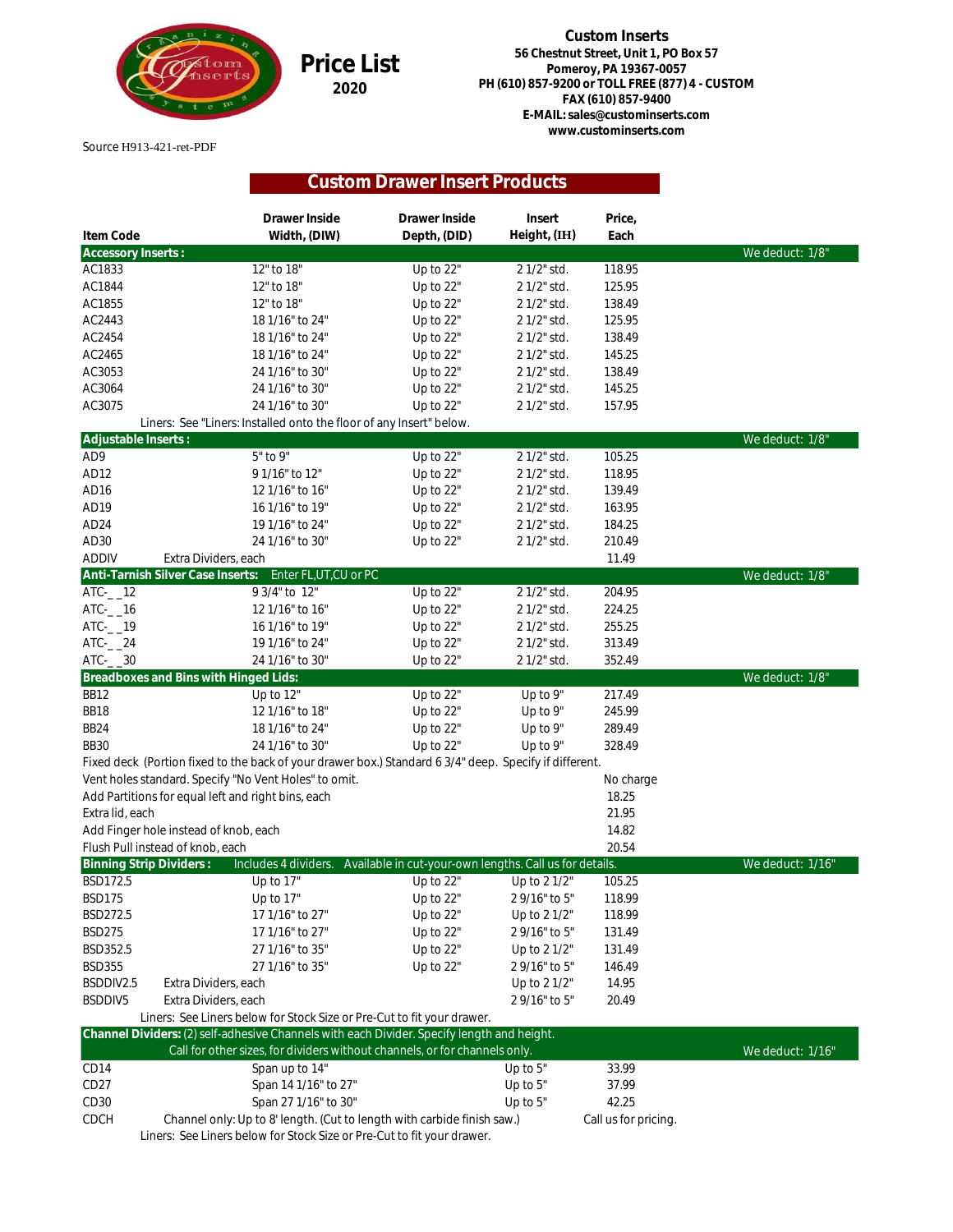|                               |                                                   | Drawer Inside                                                            | Drawer Inside                                                                                                           | Insert                     | Price,           |                  |
|-------------------------------|---------------------------------------------------|--------------------------------------------------------------------------|-------------------------------------------------------------------------------------------------------------------------|----------------------------|------------------|------------------|
| Item Code                     |                                                   | Width, (DIW)                                                             | Depth, (DID)                                                                                                            | Height, (IH)               | Each             | We deduct: 1/8"  |
| <b>Cutlery Inserts</b><br>CU9 |                                                   | $6"$ to $9"$                                                             | Up to 22"                                                                                                               | 2 1/2" std.                | 99.50            |                  |
| CU12                          |                                                   | 91/16" to 12"                                                            | Up to 22"                                                                                                               | 2 1/2" std.                | 113.25           |                  |
| CU16                          |                                                   | 12 1/16" to 16"                                                          | Up to 22"                                                                                                               | 2 1/2" std.                | 128.25           |                  |
| CU19                          |                                                   | 16 1/16" to 19"                                                          | Up to 22"                                                                                                               | 2 1/2" std.                | 142.95           |                  |
| CU24                          |                                                   | 19 1/16" to 24"                                                          | Up to 22"                                                                                                               | 2 1/2" std.                | 166.95           |                  |
| CU30                          |                                                   | 24 1/16" to 30"                                                          | Up to 22"                                                                                                               | 2 1/2" std.                | 190.95           |                  |
| Desk Inserts                  |                                                   |                                                                          |                                                                                                                         |                            |                  | We deduct: 1/8"  |
| DE15                          |                                                   | 10" to 15"                                                               | Up to 22"                                                                                                               | 2 1/2" std.                | 125.95           |                  |
| DE24                          |                                                   | 15 1/16" to 24"                                                          | Up to 22"                                                                                                               | 2 1/2" std.                | 163.95           |                  |
| <b>DE30</b>                   |                                                   | 24 1/16" to 30"                                                          | Up to 22"                                                                                                               | 2 1/2" std.                | 189.95           |                  |
|                               | Double Tier Inserts:                              |                                                                          | Add this cost to the cost of two Inserts that comprise your unit.                                                       |                            |                  | We deduct: 1/8"  |
| DT                            | Specify UPPER Insert and LOWER Insert             |                                                                          | Up to 22"                                                                                                               | Total height               | 142.95           |                  |
| Flatware Inserts              |                                                   |                                                                          |                                                                                                                         |                            |                  | We deduct: 1/8"  |
| FL7                           |                                                   | $4"$ to $7"$                                                             | Up to 22"                                                                                                               | 2 1/2" std.                | 95.95            |                  |
| FL9                           |                                                   | 71/16" to 9"                                                             | Up to 22"                                                                                                               | 2 1/2" std.                | 112.95           |                  |
| FL <sub>14</sub>              |                                                   | 91/16" to 14"                                                            | Up to 22"                                                                                                               | 2 1/2" std.                | 139.95           |                  |
| <b>FL18</b>                   |                                                   | 14 1/16" to 18"                                                          | Up to 22"                                                                                                               | 2 1/2" std.                | 162.95           |                  |
| FL <sub>24</sub>              |                                                   | 18 1/16" to 24"                                                          | Up to 22"                                                                                                               | 2 1/2" std.                | 183.95           |                  |
| FL30                          |                                                   | 24 1/16" to 30"                                                          | Up to 22"                                                                                                               | 2 1/2" std.                | 216.25           | We deduct: 1/16" |
| JLSD19                        | Lower Slotted Div.                                | Jewelry Lower Slotted Divider and Jewelry Top Tray Divided<br>12" to 19" | Up to 22"                                                                                                               | 1 1/2" std.                | 66.25            |                  |
| JTTD19                        | Top Tray Divided                                  | 12" to 19"                                                               | < 1/2 of your depth                                                                                                     | 1 1/4" std.                | 75.50            |                  |
| JLSD24                        | Lower Slotted Div.                                | 19 1/16" to 24"                                                          | Up to 22"                                                                                                               | 1 1/2" std.                | 72.95            |                  |
| JTTD24                        | <b>Top Tray Divided</b>                           | 19 1/16" to 24"                                                          | < 1/2 of your depth                                                                                                     | 1 1/4" std.                | 86.95            |                  |
| JLSD30                        | Lower Slotted Div.                                | 24 1/16" to 30"                                                          | Up to 22"                                                                                                               | 1 1/2" std.                | 94.95            |                  |
| JTTD30                        | Top Tray Divided                                  | 24 1/16" to 30"                                                          | < 1/2 of your depth                                                                                                     | 1 1/4" std.                | 109.95           |                  |
| <b>JLSDRP</b>                 |                                                   | Ring Pad. (Black only) Up to (4) per JLSD, each:                         |                                                                                                                         |                            | 7.95             |                  |
| $JTL_{--}$                    |                                                   | Liners installed in Jewelry Top Tray: BK = Black Velour,                 |                                                                                                                         |                            | 19.50            |                  |
|                               |                                                   |                                                                          | BU = Burgundy Velour, DG = Dark Green Velour, AT = Anti-Tarnish Flannel (black).                                        |                            |                  |                  |
|                               |                                                   |                                                                          | Liners for your drawer floor (Place under Lower Slotted Divider): See Liners Pre-Cut to fit your drawer, LRPC-_, below. |                            |                  |                  |
|                               |                                                   |                                                                          | Jewelry Top Tray Ring & Necklace. Order after ordering our Jewelry Lower Slotted Divider.                               |                            |                  | We deduct: 1/16" |
| JTTRN19                       |                                                   | 12" to 19"                                                               | < 1/2 of your depth                                                                                                     | 1 1/4" std.                | 66.50            |                  |
| JTTRN24                       |                                                   | 19 1/16" to 24"                                                          | < 1/2 of your depth                                                                                                     | 1 1/4" std.                | 77.75            |                  |
| JTTRN30                       |                                                   | 24 1/16" to 30"                                                          | < 1/2 of your depth                                                                                                     | 1 1/4" std.                | 91.50            |                  |
| $JTL-$                        |                                                   | Liners installed in Jewelry Top Tray: BK = Black Velour,                 |                                                                                                                         |                            | 19.50            |                  |
|                               |                                                   |                                                                          | BU = Burgundy Velour, DG = Dark Green Velour, AT = Anti-Tarnish Flannel (black)                                         |                            |                  |                  |
|                               | Jewelry Full Depth Inserts                        |                                                                          |                                                                                                                         |                            |                  | We deduct: 1/8"  |
| JFDD19                        | Full Depth Divided 12" to 19"                     |                                                                          | Up to 22"                                                                                                               | 1 1/2" std.                | 87.95            |                  |
| JFDD24                        | Full Depth Divided                                | 19 1/16" to 24"                                                          | Up to 22"                                                                                                               | $11/2$ " std.              | 99.50            |                  |
| JFDD30                        | Full Depth Divided 24 1/16" to 30"                |                                                                          | Up to 22"                                                                                                               | 1 1/2" std.                | 122.50           |                  |
| JFDRN19<br>JFDRN24            |                                                   | F.D. Ring & Necklace 12" to 19"<br>F D Ring & Necklace 19 1/16" to 24"   | Up to 22"                                                                                                               | 1 1/2" std.                | 111.95<br>118.95 |                  |
| JFDRN30                       |                                                   |                                                                          | Up to 22"<br>Up to 22"                                                                                                  | 1 1/2" std.<br>1 1/2" std. | 146.50           |                  |
|                               |                                                   | F D Ring & Necklace 24 1/16" to 30"                                      | Liners for your Inserts floor: See Liners: Installed onto the floor of any Insert, LRIN-_, below.                       |                            |                  |                  |
|                               | Peg Board Inserts (Must order dowels separately.) |                                                                          |                                                                                                                         | Dowel Height               |                  | We deduct: 1/8"  |
| PB <sub>16</sub>              |                                                   | Up to 16"                                                                | Up to 22"                                                                                                               | Up to 7"                   | 164.75           |                  |
| PB22                          |                                                   | 16 1/16" to 22"                                                          | Up to 22"                                                                                                               | Up to 7"                   | 197.95           |                  |
| <b>PB28</b>                   |                                                   | 22 1/16" to 28"                                                          | Up to 22"                                                                                                               | Up to 7"                   | 217.50           |                  |
| PB34                          |                                                   | 28 1/16" to 34"                                                          | Up to 22"                                                                                                               | Up to $7"$                 | 236.95           |                  |
| PBDOW                         |                                                   | Specify number of dowels, each, and length.                              |                                                                                                                         |                            | 3.49             |                  |
|                               | Premier Cutlery Inserts                           |                                                                          |                                                                                                                         |                            |                  | We deduct: 1/8"  |
| PC <sub>12</sub>              |                                                   | 9 3/4" to 12"                                                            | Up to 22"                                                                                                               | 2 1/2" std.                | 131.55           |                  |
| PC16                          |                                                   | 12 1/16" to 16"                                                          | Up to 22"                                                                                                               | 2 1/2" std.                | 148.95           |                  |
| PC19                          |                                                   | 16 1/16" to 19"                                                          | Up to 22"                                                                                                               | 2 1/2" std.                | 162.50           |                  |
| PC <sub>24</sub>              |                                                   | 19 1/16" to 24"                                                          | Up to 22"                                                                                                               | 2 1/2" std.                | 183.95           |                  |
| <b>PC30</b>                   |                                                   | 24 1/16" to 30"                                                          | Up to 22"                                                                                                               | 2 1/2" std.                | 216.95           |                  |
| PCS                           |                                                   |                                                                          | Our Premier Knife Supports with clear double sided tape for your application. Call for pricing.                         |                            |                  |                  |
|                               |                                                   |                                                                          |                                                                                                                         |                            |                  |                  |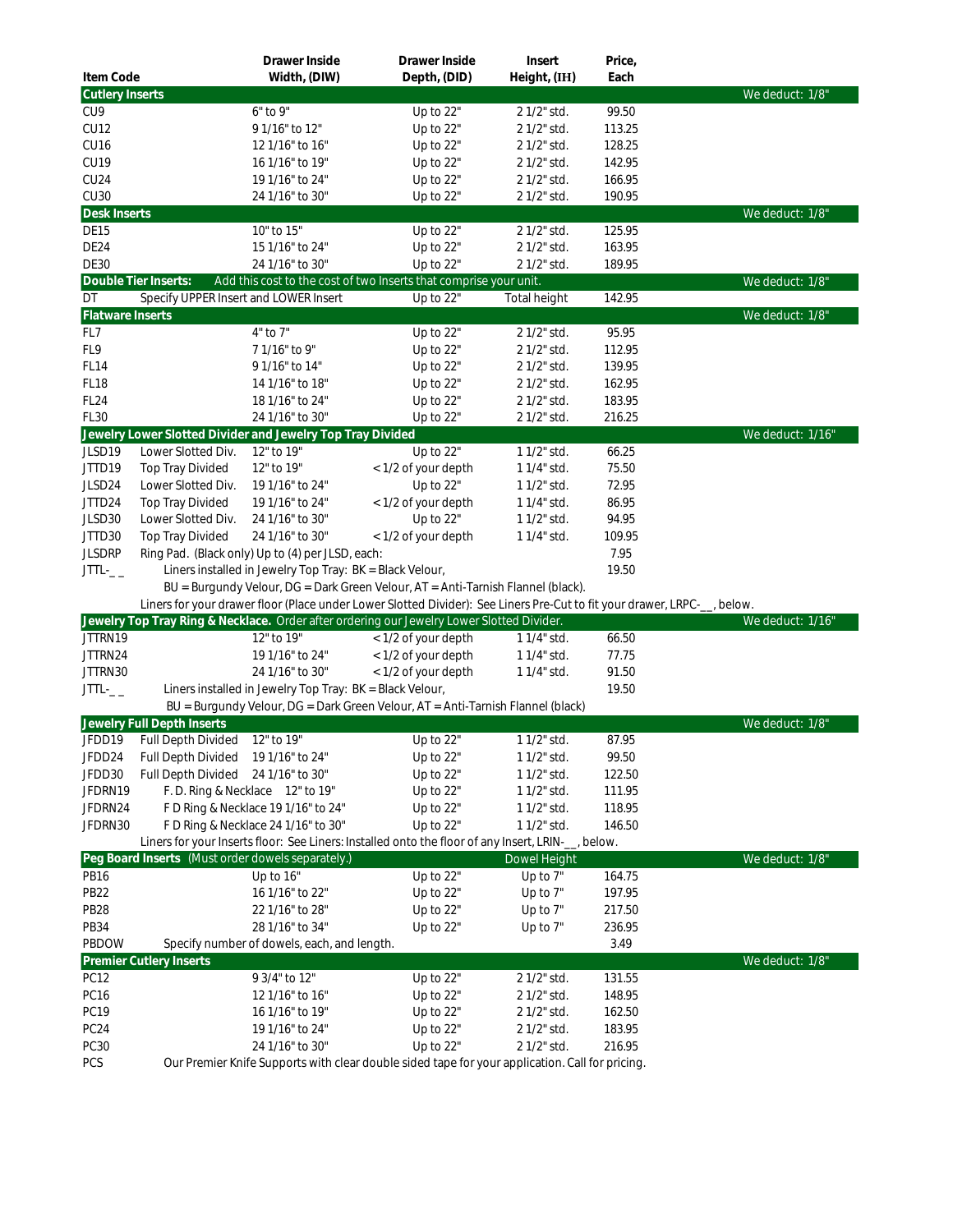|                         |                                           | Drawer Inside                                                          | Drawer Inside | Insert       | Price, |                  |
|-------------------------|-------------------------------------------|------------------------------------------------------------------------|---------------|--------------|--------|------------------|
| Item Code               |                                           | Width, (DIW)                                                           | Depth, (DID)  | Height, (IH) | Each   |                  |
| <b>Slotted Dividers</b> |                                           |                                                                        |               |              |        | We deduct: 1/16" |
| SD925                   | 9 Bin                                     | Up to 28"                                                              | Up to 22"     | Up to 2 1/2" | 66.50  |                  |
| SD95                    | 9 Bin                                     | Up to 28"                                                              | Up to 22"     | 25/8" to 5"  | 69.75  |                  |
| SD1225                  | 12 Bin                                    | Up to 28"                                                              | Up to 22"     | Up to 2 1/2" | 74.25  |                  |
| SD125                   | 12 Bin                                    | Up to 28"                                                              | Up to 22"     | 25/8" to 5"  | 78.95  |                  |
| SD281625                | 16 Bin                                    | Up to 28"                                                              | Up to 22"     | Up to 2 1/2" | 83.50  |                  |
| SD28165                 | 16 Bin                                    | Up to 28"                                                              | Up to 22"     | 25/8" to 5"  | 92.95  |                  |
| SD341625                | 16 Bin                                    | 28 1/16" to 34"                                                        | Up to 22"     | Up to 2 1/2" | 85.95  |                  |
| SD34165                 | 16 Bin                                    | 28 1/16" to 34"                                                        | Up to 22"     | 25/8" to 5"  | 95.95  |                  |
| SD282025                | 20 Bin                                    | Up to 28"                                                              | Up to 22"     | Up to 2 1/2" | 85.75  |                  |
| SD28205                 | 20 Bin                                    | Up to 28"                                                              | Up to 22"     | 25/8" to 5"  | 99.50  |                  |
| SD342025                | 20 Bin                                    | 28 1/16" to 34"                                                        | Up to 22"     | Up to 2 1/2" | 88.00  |                  |
| SD34205                 | 20 Bin                                    | 28 1/16" to 34"                                                        | Up to 22"     | 25/8" to 5"  | 101.95 |                  |
|                         |                                           | Liners: See Liners below for Stock Size or Pre-Cut to fit your drawer. |               |              |        |                  |
|                         | Spice Inserts: Call us for wider widths.  |                                                                        |               |              |        | We deduct: 1/16" |
| SPIN                    | Pre-cut                                   | Up to 30"                                                              | Up to 22"     |              | 92.95  |                  |
| SPIN-CYO                | Cut your own                              | Up to 30"                                                              | Up to 22"     |              | 78.95  |                  |
| Extra shelf, each       |                                           |                                                                        |               |              | 19.50  |                  |
| <b>Utensil Inserts</b>  |                                           |                                                                        |               |              |        | We deduct: 1/8"  |
| UT9                     |                                           | 5" to 9"                                                               | Up to 22"     | 2 1/2" std.  | 105.95 |                  |
| UT12                    |                                           | 91/16" to 12"                                                          | Up to 22"     | 2 1/2" std.  | 118.95 |                  |
| <b>UT16</b>             |                                           | 12 1/16" to 16"                                                        | Up to 22"     | 2 1/2" std.  | 131.95 |                  |
| UT19                    |                                           | 16 1/16" to 19"                                                        | Up to 22"     | 2 1/2" std.  | 147.95 |                  |
| UT24                    |                                           | 19 1/16" to 24"                                                        | Up to 22"     | 2 1/2" std.  | 173.95 |                  |
| <b>UT30</b>             |                                           | 24 1/16" to 30"                                                        | Up to 22"     | 2 1/2" std.  | 195.95 |                  |
| Vanity Inserts          |                                           |                                                                        |               |              |        | We deduct: 1/8"  |
| <b>VA10</b>             |                                           | 5" to 10"                                                              | Up to 22"     | 2 1/2" std.  | 105.95 |                  |
| <b>VA13</b>             |                                           | 10 1/16" to 13"                                                        | Up to 22"     | 2 1/2" std.  | 130.50 |                  |
| <b>VA24</b>             |                                           | 13 1/16" to 24"                                                        | Up to 22"     | 2 1/2" std.  | 156.95 |                  |
| <b>VA30</b>             |                                           | 24 1/16" to 30"                                                        | Up to 22"     | 2 1/2" std.  | 192.95 |                  |
|                         | Wrap Dispenser: Call us for wider widths. |                                                                        |               |              |        | We deduct: 1/8"  |
| WDSO17                  |                                           | 14" to 17"                                                             | Up to 22"     | 27/8"        | 411.04 |                  |
| WDSO20                  |                                           | 17 1/16" to 20"                                                        | Up to 22"     | 27/8"        | 414.34 |                  |
| WDSO24                  |                                           | 20 1/16" to 24"                                                        | Up to 22"     | 27/8"        | 418.19 |                  |
| WDSO30                  |                                           | 24 1/16" to 30"                                                        | Up to 22"     | 27/8"        | 424.24 |                  |
| <b>WDST</b>             |                                           | Stock size. 12" recommended minimum.Rec                                | 19 1/2"       | 27/8"        | 389.59 |                  |

## **Other Products**

| <b>Belt Racks:</b>                                                                                         |                  | 21/2" high. Call for other lengths.                                                         |                  |    |                                                                                                                                                 | Actual size.                                 |
|------------------------------------------------------------------------------------------------------------|------------------|---------------------------------------------------------------------------------------------|------------------|----|-------------------------------------------------------------------------------------------------------------------------------------------------|----------------------------------------------|
| <b>BR13</b>                                                                                                | Length:          | 13"                                                                                         | Number of hooks: | 13 | 43.50                                                                                                                                           |                                              |
| <b>BR19</b>                                                                                                |                  | 19"                                                                                         |                  | 19 | 66.50                                                                                                                                           |                                              |
| <b>BR25</b>                                                                                                |                  | 25"                                                                                         |                  | 25 | 92.50                                                                                                                                           |                                              |
| <b>BR31</b>                                                                                                |                  | 31"                                                                                         |                  | 31 | 111.95                                                                                                                                          |                                              |
| <b>Cutting Boards:</b>                                                                                     |                  | Specify with or without handle hole, no charge.                                             |                  |    |                                                                                                                                                 | Actual Length and Width 1/8" less than shown |
| <b>CB108</b>                                                                                               | 10" x 8"         |                                                                                             |                  |    | 26.25                                                                                                                                           |                                              |
| CB1210                                                                                                     | $12" \times 10"$ |                                                                                             |                  |    | 29.95                                                                                                                                           |                                              |
| CB1410                                                                                                     | $14" \times 10"$ |                                                                                             |                  |    | 30.95                                                                                                                                           |                                              |
| CB1612                                                                                                     | $16" \times 12"$ |                                                                                             |                  |    | 32.95                                                                                                                                           |                                              |
| CB1814                                                                                                     | 18" x14"         |                                                                                             |                  |    | 35.95                                                                                                                                           |                                              |
| CB2016                                                                                                     | 20" x 16"        |                                                                                             |                  |    | 46.95                                                                                                                                           |                                              |
| CB2218                                                                                                     | 22" x 18"        |                                                                                             |                  |    | 52.95                                                                                                                                           |                                              |
| Specify the OUTSIDE DIMENSIONS of your drawer box or the ACTUAL dimensions<br><b>Hinged Drawer Covers:</b> |                  |                                                                                             |                  |    |                                                                                                                                                 |                                              |
| required for this item. We will not deduct from your dimensions on this item.                              |                  |                                                                                             |                  |    |                                                                                                                                                 |                                              |
| HDC19                                                                                                      |                  | Up to 19"                                                                                   | Up to $22"$      |    | 77.95                                                                                                                                           |                                              |
| HDC28                                                                                                      |                  | 19 1/16" to 28"                                                                             | Up to $22"$      |    | 95.95                                                                                                                                           |                                              |
|                                                                                                            |                  |                                                                                             |                  |    | Fixed deck length: (Portion fixed to the back of your drawer box.) Standard 6 3/4" deep or 3 1/2" installed on an Insert. Specify if different. |                                              |
| Vent holes:                                                                                                |                  | Not included standard. Specify Vent holes if required.                                      |                  |    | No charge                                                                                                                                       |                                              |
| Add a Finger hole instead of knob:                                                                         |                  |                                                                                             |                  |    | 14.95                                                                                                                                           |                                              |
| Add a Flush Pull instead of knob:                                                                          |                  |                                                                                             |                  |    | 20.95                                                                                                                                           |                                              |
|                                                                                                            |                  | Liners: Installed onto the floor of any Insert. Note some Liners listed with product above. |                  |    |                                                                                                                                                 |                                              |
| LRIN-                                                                                                      |                  | Specify which Insert(s) we are to install the Liner.                                        |                  |    | 30.95                                                                                                                                           |                                              |
|                                                                                                            |                  |                                                                                             |                  |    | Add to Item Code the following color/type: BK = Black Velour, BU = Burgundy Velour, DG = Dark Green Velour, AT = Anti-Tarnish Flannel (black)   |                                              |
|                                                                                                            |                  |                                                                                             |                  |    | Liners: Pre-Cut to fit your drawer. With PSA. (Pressure Sensative Adhesive) Note some Liners listed with product above.                         |                                              |
| $LRPC$ - $-$                                                                                               |                  | Specify drawer inside width (DIW) and depth (DID). Up to 20" x 30".                         |                  |    | 26.50                                                                                                                                           |                                              |

Add to Item Code the following color/type: BK = Black Velour, BU = Burgundy Velour, DG = Dark Green Velour, AT = Anti-Tarnish Flannel (black)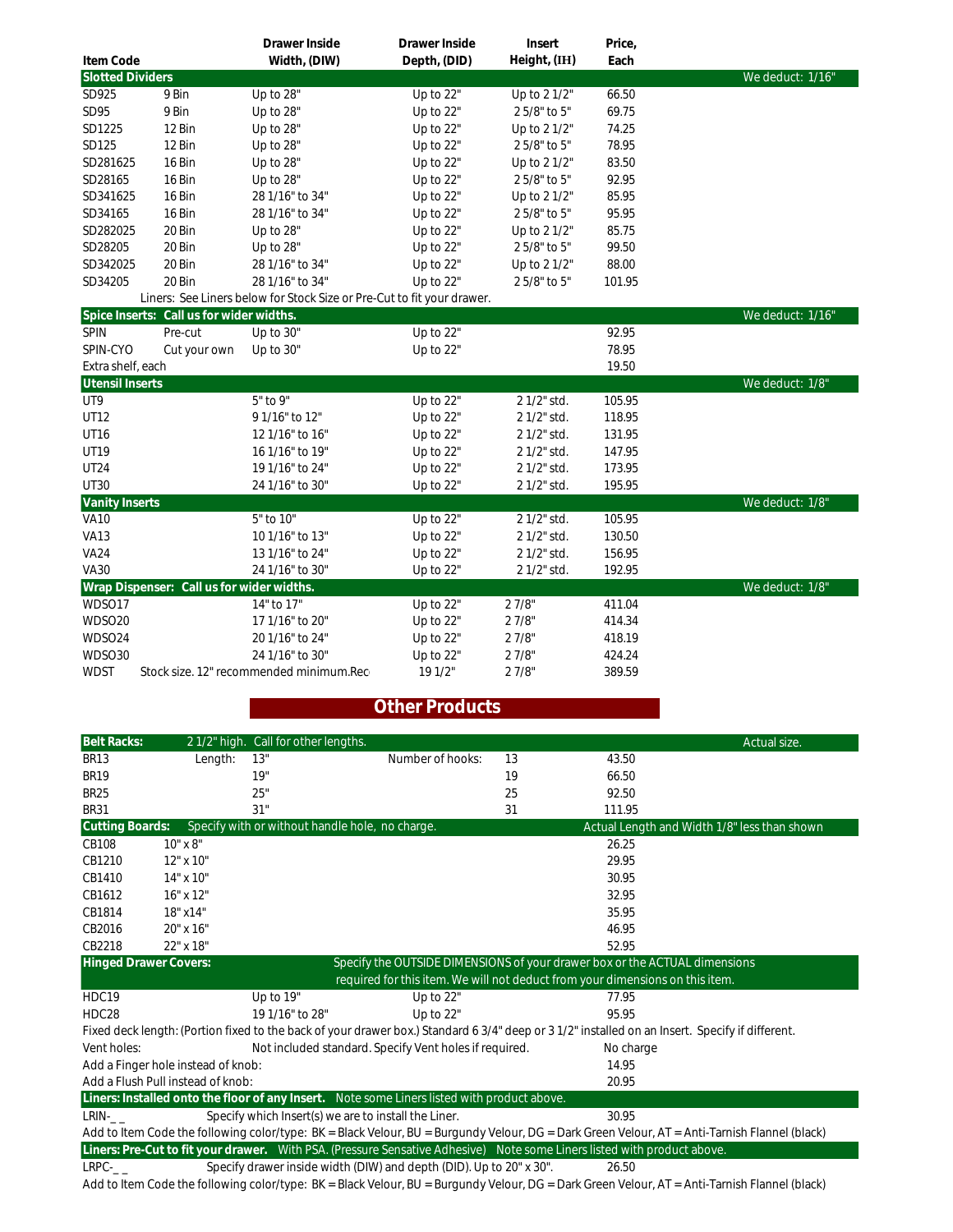|                                          |                                      |                                                                                         |                                                                                                                  |                                             | Price,                                                                                                                                        |              |
|------------------------------------------|--------------------------------------|-----------------------------------------------------------------------------------------|------------------------------------------------------------------------------------------------------------------|---------------------------------------------|-----------------------------------------------------------------------------------------------------------------------------------------------|--------------|
| Item Code<br>Liners: Stock size.         |                                      | With PSA. (Pressure Sensative Adhesive)                                                 |                                                                                                                  | Note some Liners listed with product above. | Each                                                                                                                                          |              |
| $LRSTK-$                                 |                                      |                                                                                         | 26" x 23" stock size                                                                                             |                                             | 22.95                                                                                                                                         |              |
|                                          |                                      |                                                                                         |                                                                                                                  |                                             | Add to Item Code the following color/type: BK = Black Velour, BU = Burgundy Velour, DG = Dark Green Velour, AT = Anti-Tarnish Flannel (black) |              |
|                                          |                                      | Liners: By the yard.  With PSA. (Pressure Sensative Adhesive)                           |                                                                                                                  |                                             |                                                                                                                                               |              |
| LRYRD-BK                                 | Velour, black                        |                                                                                         | 48" wide. Add \$50.00 cut charge. Per yrd:                                                                       |                                             | 30.95                                                                                                                                         |              |
| LRYRD-BU                                 | Velour, burgundy                     |                                                                                         | 53" wide. Add \$50.00 cut charge Per yrd:                                                                        |                                             | 37.95                                                                                                                                         |              |
| LRYRD-DG<br><b>LRYRD-AT</b>              | Velour, dark green                   |                                                                                         | 53" wide. Add \$50.00 cut charge Per yrd:                                                                        |                                             | 37.95                                                                                                                                         |              |
|                                          | Anti-Tarnish Flannel, Black          | Liners: Rolls. With PSA. (Pressure Sensative Adhesive)                                  | 53" wide. Add \$50.00 cut charge Per yrd:                                                                        |                                             | 37.95                                                                                                                                         |              |
| LRROLL25-BK                              | Velour, black                        |                                                                                         | 25 yard roll, 48" wide                                                                                           |                                             | 388.88                                                                                                                                        |              |
| LRROLL25-BU                              |                                      | Velour, burgundy                                                                        | 25 yard roll, 55" wide                                                                                           |                                             | 480.25                                                                                                                                        |              |
| LRROLL25-DG                              |                                      | Velour, dark green                                                                      | 25 yard roll, 55" wide                                                                                           |                                             | 480.25                                                                                                                                        |              |
| LRROLL25-AT                              |                                      | Anti-Tarnish Flannel, Black                                                             | 25 yard roll, 55" wide                                                                                           |                                             | 480.25                                                                                                                                        |              |
|                                          |                                      | Never-MT Soap Dispenser Conversion Kit and Soap Dispensers:                             |                                                                                                                  |                                             | Specify finish: CH = Chrome, BS = Brushed Stainless, WH = White.                                                                              |              |
| <b>NMT</b>                               |                                      | Conversion Kit                                                                          |                                                                                                                  |                                             | 15.95                                                                                                                                         |              |
| $NMTDSP_{--}$<br>Paper Towel Dispensers: |                                      | Soap Dispenser with Conversion Kit                                                      | In-cabinet mount.                                                                                                |                                             | 57.95                                                                                                                                         |              |
| <b>PTDC</b>                              | Paper Towel Dispenser                |                                                                                         |                                                                                                                  |                                             | 92.95                                                                                                                                         |              |
| Shelf Dividers:                          |                                      | Dividers are 7 1/2" high. Call us for other sizes.                                      |                                                                                                                  |                                             |                                                                                                                                               |              |
| SHD12                                    |                                      | For 12" deep shelf                                                                      | 7 1/2" high                                                                                                      |                                             | 21.95                                                                                                                                         |              |
| SHD14                                    |                                      | For 14" deep shelf                                                                      | 7 1/2" high                                                                                                      |                                             | 22.95                                                                                                                                         |              |
| Spice Racks:                             |                                      | Call us for taller sizes.                                                               | Specify width: 8", 11" or 14"                                                                                    |                                             | We do not deduct from your height.                                                                                                            |              |
| $SPRA16-$<br>$SPRA21 - _$                | <b>Spice Rows</b>                    | 2<br>3                                                                                  | Height:<br>Up to 16"<br>16 1/16" to 21"                                                                          |                                             | 159.95<br>182.95                                                                                                                              |              |
| $SPRA26-$                                |                                      | 4                                                                                       | 21 1/16" to 26"                                                                                                  |                                             | 214.95                                                                                                                                        |              |
| $SPRA31 - _$                             |                                      | 5                                                                                       | 26 1/16" to 31"                                                                                                  |                                             | 245.99                                                                                                                                        |              |
| $SPRA36-$                                |                                      | 6                                                                                       | 31 1/16" to 36"                                                                                                  |                                             | 276.95                                                                                                                                        |              |
| SPRASHLV-__                              |                                      | Extra shelf, each                                                                       | Specify width: 8", 11" or 14"                                                                                    |                                             | 19.50                                                                                                                                         |              |
|                                          | Shoe Stops: Call us for other sizes. |                                                                                         |                                                                                                                  |                                             |                                                                                                                                               | Actual size. |
| SS241.5                                  |                                      | 24" length, 1 1/2" high                                                                 |                                                                                                                  |                                             | 13.95                                                                                                                                         |              |
| SS481.75                                 |                                      | 48" length, 1 3/4" high                                                                 |                                                                                                                  |                                             | 16.95                                                                                                                                         |              |
| STS12                                    |                                      | Sink Trays: Call us for other lengths and depths.<br>12" long, 3 1/2" high, 1 1/2" deep |                                                                                                                  |                                             | 37.95                                                                                                                                         | Actual size. |
| STS16                                    |                                      | 16" long, 3 1/2" high, 1 1/2" deep                                                      |                                                                                                                  |                                             | 40.00                                                                                                                                         |              |
| STS22                                    |                                      | 22" long, 3 1/2" high, 1 1/2" deep                                                      |                                                                                                                  |                                             | 41.95                                                                                                                                         |              |
| STS28                                    |                                      | 28" long, 3 1/2" high, 1 1/2" deep                                                      |                                                                                                                  |                                             | 44.95                                                                                                                                         |              |
| Stock Inserts:                           |                                      |                                                                                         |                                                                                                                  |                                             | Actual insert width, depth and height is 1/8" less than min. drawer size.                                                                     |              |
| <b>STFL12.5</b>                          | Flatware                             |                                                                                         | Min. drawer size: 12 1/2" w x 18" d x 2 3/8" h                                                                   |                                             | 59.50                                                                                                                                         |              |
| <b>STFL15.5</b>                          | Flatware                             |                                                                                         | Min. drawer size: 15 1/2" w x 18" d x 2 3/8" h                                                                   |                                             | 63.95                                                                                                                                         |              |
| STFL18.5<br>STFL21.5                     | Flatware<br>Flatware                 |                                                                                         | Min. drawer size: 18 1/2" w x 18" d x 2 3/8" h<br>Min. drawer size: 21 1/2" w x 18" d x 2 3/8" h                 |                                             | 71.95<br>78.95                                                                                                                                |              |
| <b>STUT12.5</b>                          | Utensil                              |                                                                                         | Min. drawer size: 12 1/2" w x 18" d x 2 3/8" h                                                                   |                                             | 56.95                                                                                                                                         |              |
| <b>STUT15.5</b>                          | Utensil                              |                                                                                         | Min. drawer size: 151/2" w x 18" d x 23/8" h                                                                     |                                             | 59.95                                                                                                                                         |              |
| <b>STUT18.5</b>                          | Utensil                              |                                                                                         | Min. drawer size: 181/2" w x 18" d x 23/8" h                                                                     |                                             | 65.95                                                                                                                                         |              |
| STUT21.5                                 | Utensil                              |                                                                                         | Min. drawer size: 21 1/2" w x 18" d x 2 3/8" h                                                                   |                                             | 75.95                                                                                                                                         |              |
| <b>STCU12.5</b>                          | Cutlery                              |                                                                                         | Min. drawer size: 12 1/2" w x 18" d x 2 3/8" h                                                                   |                                             | 56.95                                                                                                                                         |              |
| <b>STCU15.5</b>                          | Cutlery                              |                                                                                         | Min. drawer size: 151/2" w x 18" d x 23/8" h                                                                     |                                             | 59.50                                                                                                                                         |              |
| <b>STCU18.5</b>                          | Cutlery                              |                                                                                         | Min. drawer size: 181/2" w x 18" d x 23/8" h                                                                     |                                             | 66.50                                                                                                                                         |              |
| <b>STCU21.5</b>                          | Cutlery                              |                                                                                         | Min. drawer size: 21 1/2" w x 18" d x 2 3/8" h<br>Premier Cutlery Min. drawer size: 12 1/2" w x 18" d x 2 3/8" h |                                             | 73.95<br>65.95                                                                                                                                |              |
| STPC12.5<br>STPC15.5                     |                                      |                                                                                         | Premier Cutlery Min. drawer size: 15 1/2" w x 18" d x 2 3/8" h                                                   |                                             | 72.95                                                                                                                                         |              |
| STPC18.5                                 |                                      |                                                                                         | Premier Cutlery Min. drawer size: 181/2" w x 18" d x 23/8" h                                                     |                                             | 78.95                                                                                                                                         |              |
| STPC21.5                                 |                                      |                                                                                         | Premier Cutlery Min. drawer size: 21 1/2" w x 18" d x 2 3/8" h                                                   |                                             | 87.95                                                                                                                                         |              |
|                                          |                                      |                                                                                         | Shoe and Clothing Dividers: Call us for other sizes or to order by the piece.                                    |                                             | We deduct: 1/16" in width, 1/8" in height                                                                                                     |              |
| Item Code                                |                                      | Opening Size                                                                            | Number of Bins                                                                                                   | Depth                                       |                                                                                                                                               |              |
| SU18W3X18HT3                             |                                      | 18" w x 18" h                                                                           | 9                                                                                                                | 131/2"                                      | 164.95                                                                                                                                        |              |
| SU18W3X24.5HT4                           |                                      | 18" w x 24 1/2" h                                                                       | 12                                                                                                               | 131/2"                                      | 197.50                                                                                                                                        |              |
| SU18W3X30.75HT5<br>SU18W3X40.875HT7      |                                      | 18" w x 30 3/4" h<br>18" w x 40 7/8" h                                                  | 15<br>21                                                                                                         | 131/2"<br>131/2"                            | 229.95<br>289.95                                                                                                                              |              |
| SU24W5X18HT3                             |                                      | 24" w x 18"h                                                                            | 15                                                                                                               | 131/2"                                      | 241.95                                                                                                                                        |              |
| SU24W5X24HT4                             |                                      | 24" w x 24"h                                                                            | 20                                                                                                               | 131/2"                                      | 242.50                                                                                                                                        |              |
| SU24W4X24.5HT4                           |                                      | 24" w x 24 1/2"h                                                                        | 16                                                                                                               | 131/2"                                      | 268.50                                                                                                                                        |              |
| SU24W5X24.5HT4                           |                                      | 24" w x 24 1/2"h                                                                        | 20                                                                                                               | 131/2"                                      | 268.50                                                                                                                                        |              |
| SU24W4X30.75HT5                          |                                      | 24" w x 30 3/4"h                                                                        | 20                                                                                                               | 131/2"                                      | 286.95                                                                                                                                        |              |
| SU24W4X40.875HT7                         |                                      | 24" w x 40 7/8"h                                                                        | 28                                                                                                               | 131/2"                                      | 370.95                                                                                                                                        |              |
| SU30W5X24.5HT4                           |                                      | 30" w x 24 1/2" h                                                                       | 20                                                                                                               | 131/2"                                      | 286.95                                                                                                                                        |              |